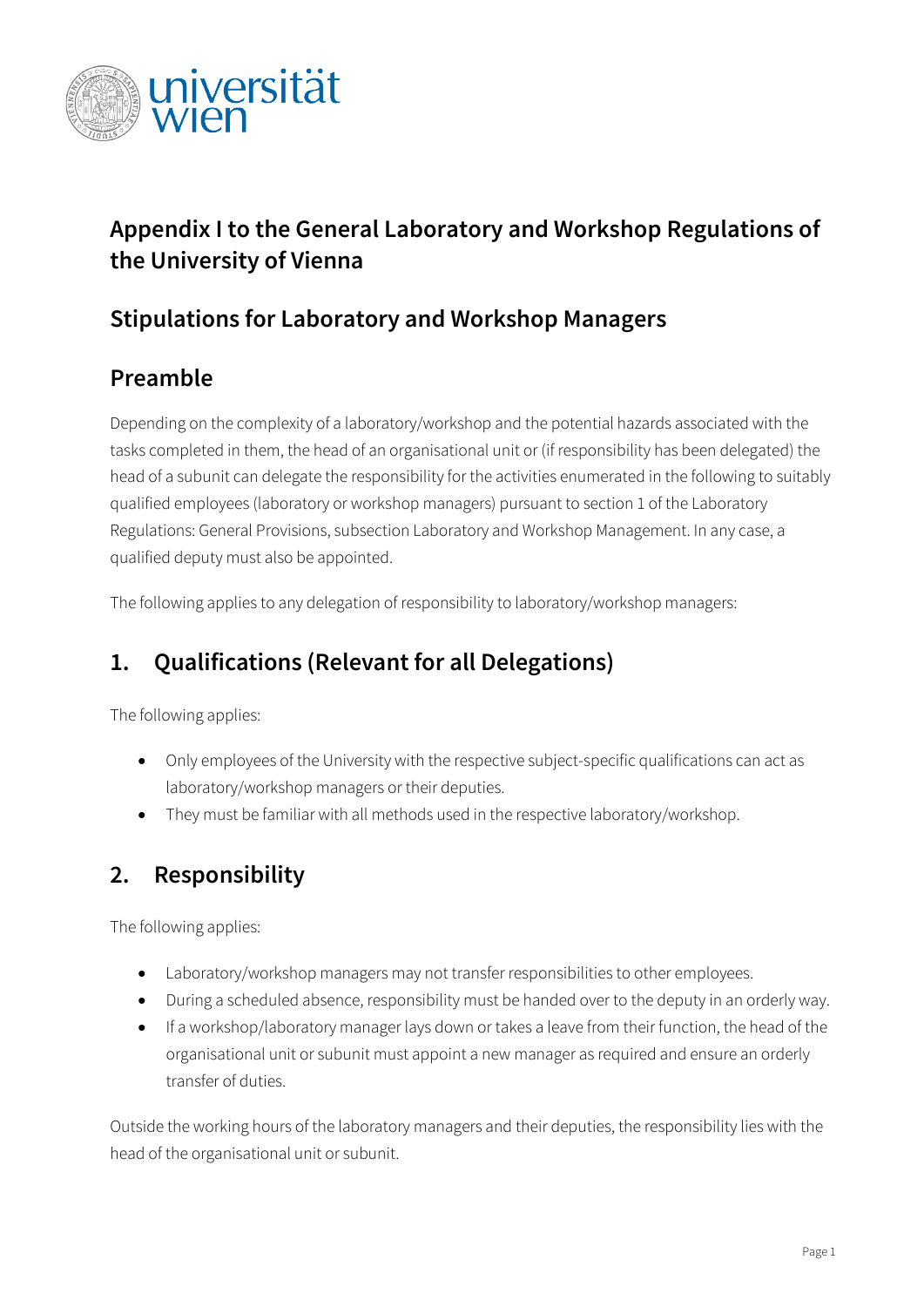

#### **3. Responsibility for Third Parties**

The responsibility for supervising students of all levels and visiting scholars lies with their supervisors or hosts, respectively.

#### **4. Responsibility for Ongoing Operations**

These are:

- responsibility for complying with the General Laboratory and Workshop Regulations of the University of Vienna and for reporting failure to do so in writing
- responsibility for complying with the General Fire Safety Regulations of the University of Vienna in the laboratories and for reporting failure to do so in writing
- running the laboratory
- coordinating use of facilities (benches, instruments, etc.) by researchers and students
- monitoring compliance with prohibitions to work alone
- reporting workplace accidents and near misses (documentation)
- checking prescribed records
- ensuring compliance with rules regarding maintenance, cleaning, cleanliness, hygiene and tidiness.

# **5. Training**

This includes:

- participation in respective trainings (e.g. first aid in the laboratory)
- participation in instructions/trainings provided by companies before the first use of a new machine.

Further activities that are required for the operation of laboratories/workshops must be carried out or organised by the respective laboratory/workshop manager to which responsibility was delegated.

#### **1. Written Instructions**

This includes:

• drafting or supporting the drafting of general work instructions (if applicable, in German and English)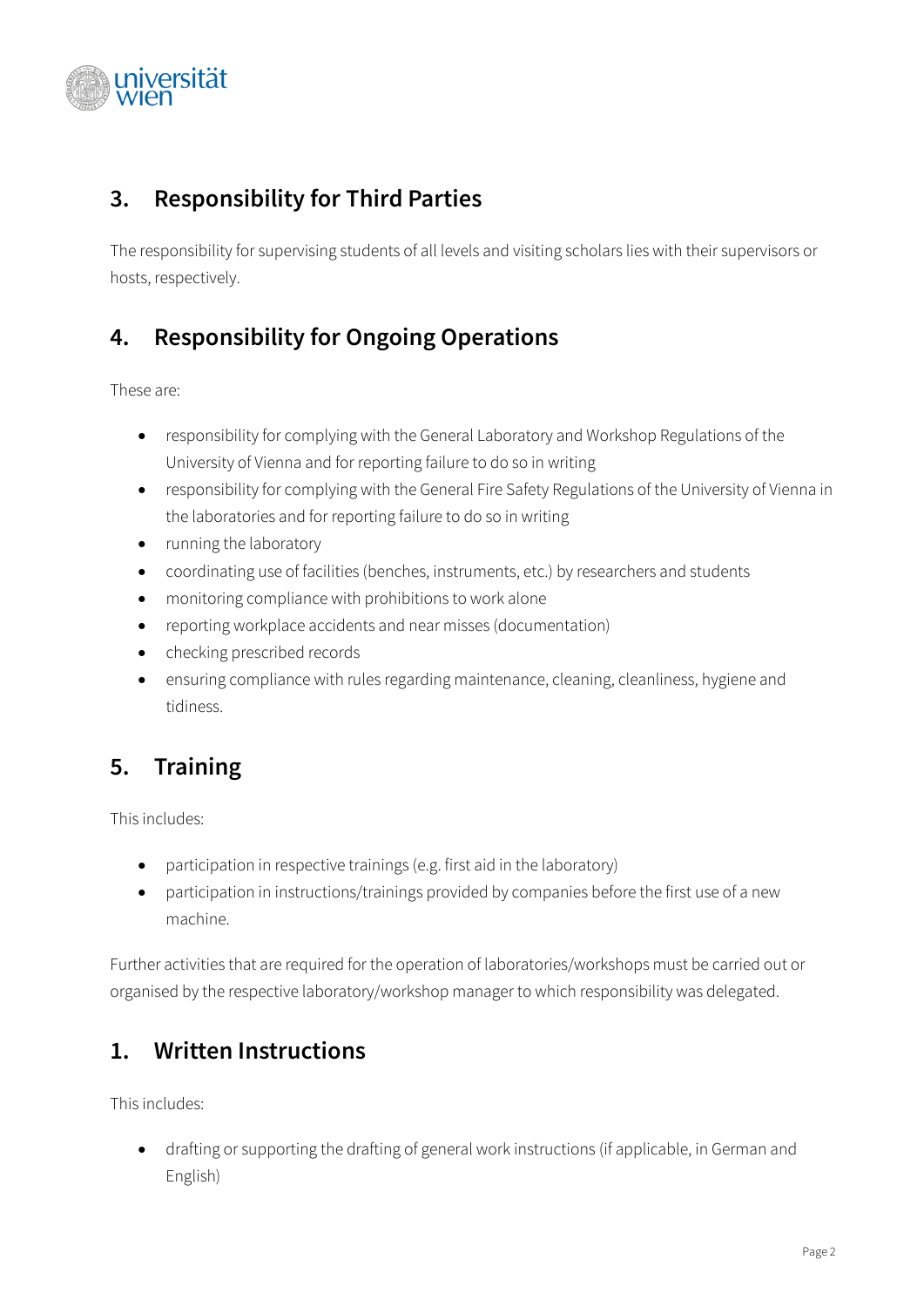

- supporting researchers in drafting specialised work instructions (if applicable, in German and English)
- drafting written hazard analysis reports or collecting them from principal investigators
- making all operation manuals and safety and health documentation available.

# **2. Informing Employees Pursuant to Section 12 of the Austrian Worker Protection Act (ASchG)**

Employees must be informed about hazards for safety and health and measures to prevent incidents (pursuant to, e.g., the Austrian Work Equipment Ordinance AM-VO, the Workplaces Ordinance AStV, the Biological Agents Ordinance VB-A, the Potentially Explosive Atmospheres Ordinance VEXAT, the Proof of Specialist Skills Ordinance KennV, the Screenwork Ordinance BS-V, the Health Monitoring at the Workplace Ordinance VGÜ, the Personal Protective Equipment Ordinance PSA-V and the Threshold Ordinance GKV):

- in plain language
- ensuring that the information was understood
- collecting documents and making them available (e.g. safety data sheets, package inserts, user manuals, instructions for use, SOPs, work instructions), where applicable also in a digital format.

#### **3. Instruction Pursuant to Section 14 of the ASchG**

This includes:

- providing at least initial instruction on site
- repeating instructions on a regular basis (usually once a year) and renewed instruction after a change of methods, work equipment or substances or following a work accident or near miss
- providing instructions following an incident, e.g. violation of existing rules
- documenting instruction contents, if applicable also in English
- making available written documents (also in a digital format)
- cooperating and exchanging information with supervisors of students, principal investigators, etc.
- ensuring that instructions have been understood (confirmation through signature or electronic confirmation).

# **4. Personal Protective Equipment**

This includes: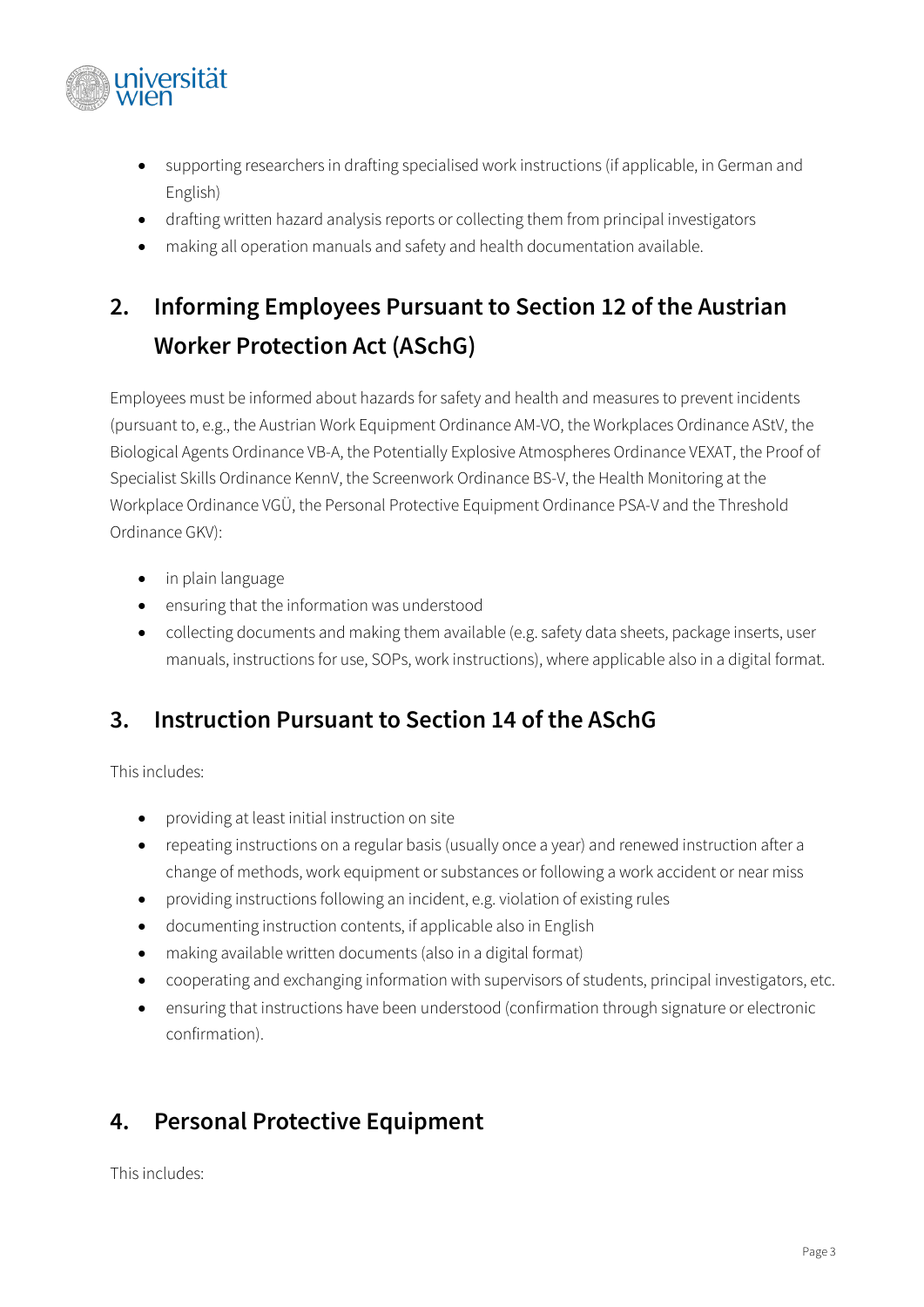

- selecting and providing the necessary personal protective equipment
- providing instructions, where necessary in a written form (e.g. which glove to use with which chemical substance)
- organising the professional laundry of lab attire
- organising and checking maintenance work and its documentation, e.g. of eyewash and safety shower stations, first-aid equipment, respirators.

### **5. Laboratory Equipment**

#### This includes:

- monitoring and commissioning legally required periodic tests/maintenance work, e.g. of safety cabinets and fume hoods
	- o consulting on the acquisition of new instruments
	- o drafting user manuals, data sheets, etc.; arranging for instructions to be provided
	- o removing defect machines.

#### **6. Labelling Duties**

These include:

• labelling and checking labels, e.g. on a laboratory's doors, cabinets, containers, etc.

#### **7. Substances Used at the Workplace and Work Equipment**

This includes:

- drafting lists of substances used at the workplace (assessment, update, inspection obligations, reporting obligations, CMR, thresholds)
- supervising acquisitions and disposal
- supervising storage (adequate storage, joint/separate storage, checks, etc.)
- supervising toxins (authorisation to purchase confirmed by the Rectorate), compliance with all legally stipulated duties: e.g. records in toxin logbook, instruction obligations, duties with regard to storage
- instructing people who lack the respective expertise
- ensuring proper use of substances / work equipment in experiment setups